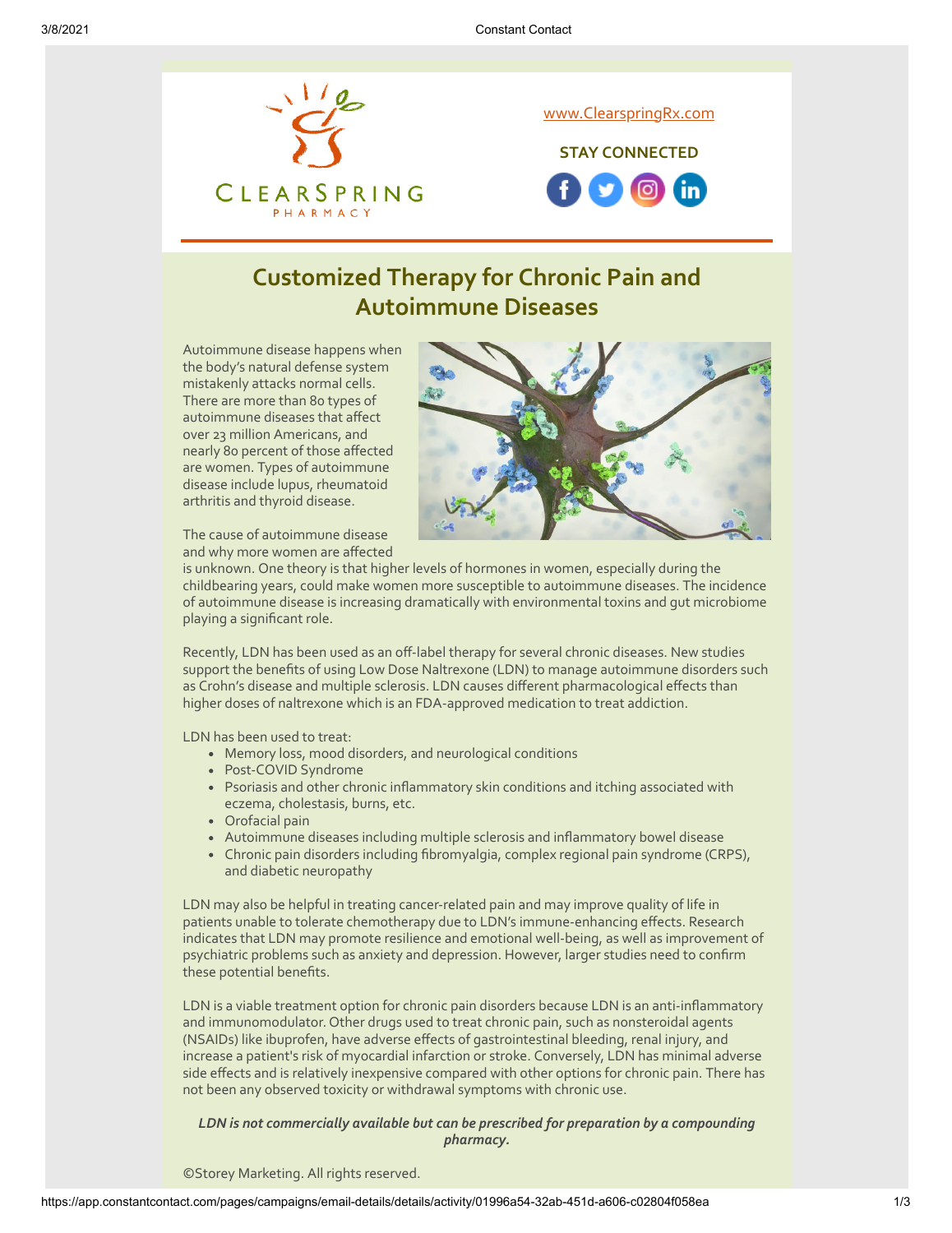#### **Do you have concerns about the high price of prescription medications? See how you can take action!**

ClearSpring is proud to be an independent, community pharmacy. We do our best to care for our patients and actively support campaigns to help lower healthcare costs. Visit <https://www.fight4rx.org/> to learn more.



**Visit our website for the latest information about COVID-19 Testing and Vaccinations at ClearSpring Pharmacy.**

**[LEARN MORE](https://clearspringrx.com/covid-19.php)**

### **Have you been laid-off or furloughed due to COVID-19?**

If you are having trouble paying for your cash compounded prescriptions at this time, please speak to one of our professional staff members to find out how we can help you. We do not want you to discontinue or alter your medication regiment due to financial hardship. *We can help!*

Be sure to follow [@ClearspringPharmacy](https://www.instagram.com/clearspringpharmacy/) on Instagram to keep up with the latest happenings at the pharmacy and important health information!



#### **Download our App**

ClearSpring mobileRx app allows you to refill prescriptions on your mobile device at your convenience. You can refill multiple prescriptions on a mobile device by entering your prescription